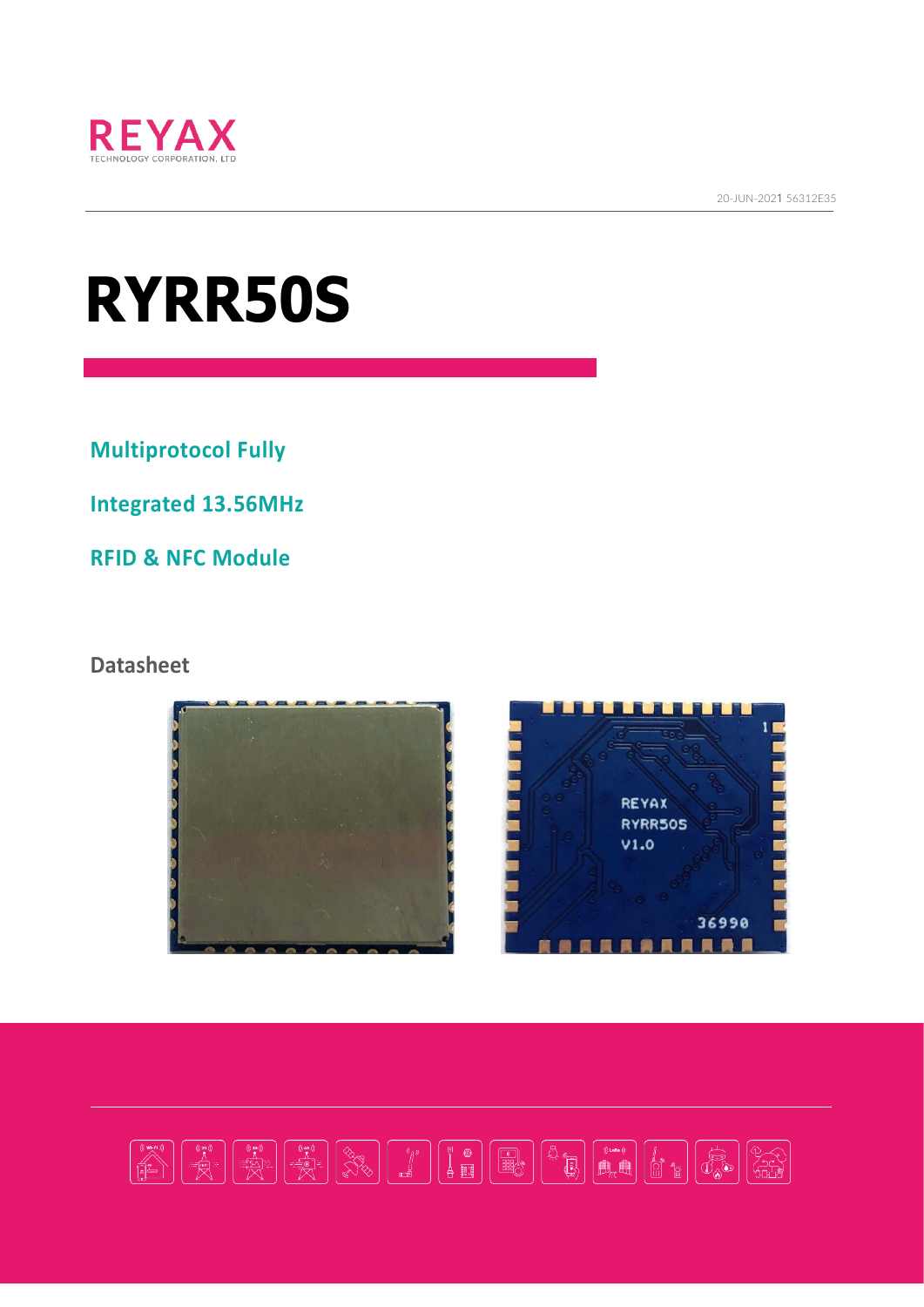# **PRODUCT DESCRIPTION**

The RYRR50S module is a 13.56MHz RFID and Near Field Communication (NFC) system. Built-in programming options make the device suitable for a wide range of applications for proximity and vicinity identification systems.

## **FEATURES**

- ISO/IEC 14443-A and B, MIFARE DESFIRE, Classic, Plus card support.
- ISO/IEC 14443- type A card emulation
- NFC protocols tag reader/writer, P2P (Optional)
- SO/IEC 15693, ICODE, ISO/IEC 18000-3 mode 3
- JIS X 6319-4 (Comparable with FeliCa scheme)
- ISO/IEC 7816 compliant (Optional)
- NXP NFC/RFID Engine.
- RF Encryption mode protection.
- Operation Temperature range: -40 to +85°C.

## **APPLICATIONS**

- RFID cards Reader
- EV charger
- Secure Pairing
- Public Transport
- Event Ticketing
- Electronic door lock
- Smart card reader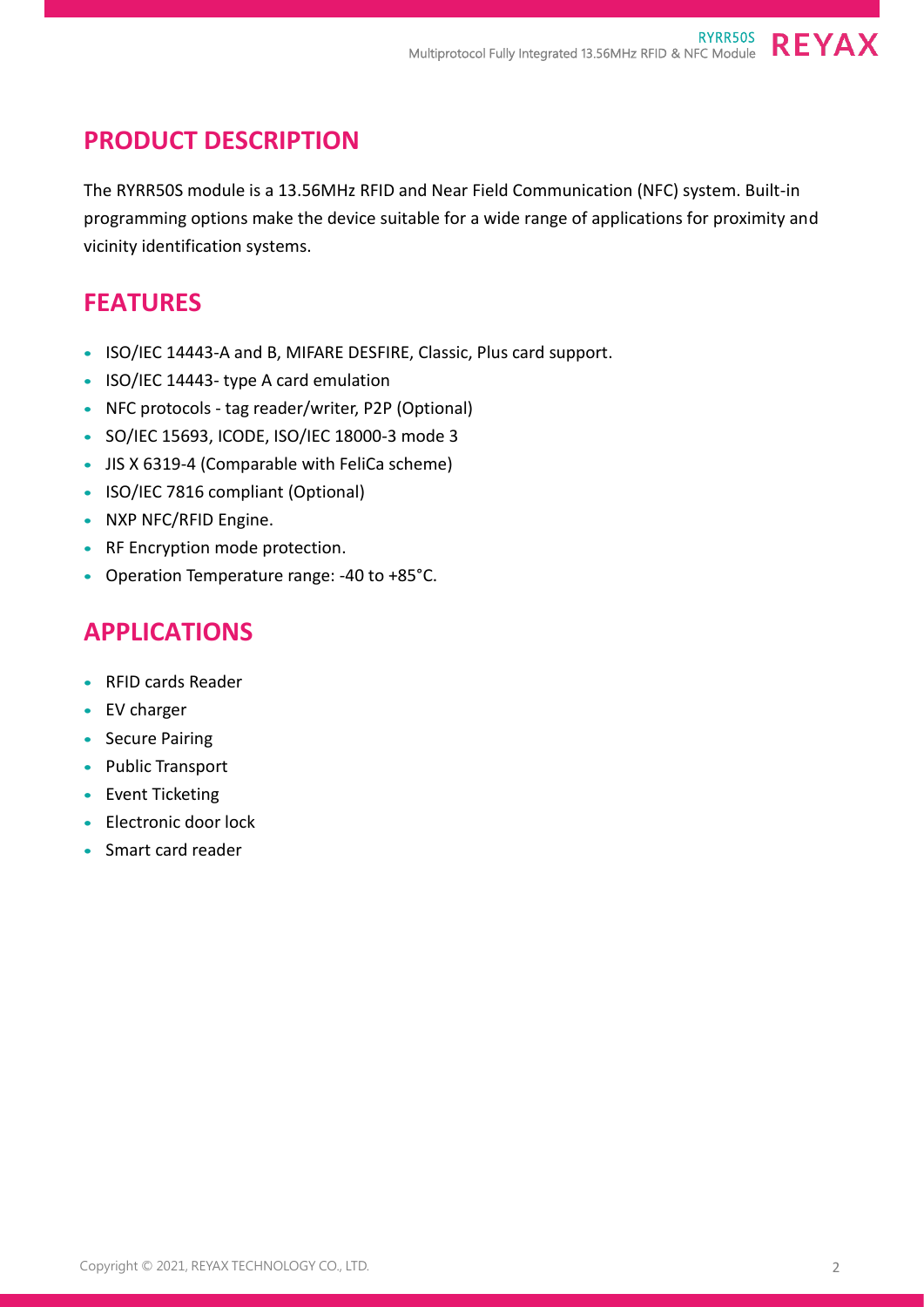| Item                         | Min.   | <b>Typical</b> | Max.   | <b>Unit</b> | Condition                     |  |
|------------------------------|--------|----------------|--------|-------------|-------------------------------|--|
| <b>Operation Voltage</b>     | 4.5    | 5              | 5.5    | V           | VUP TX, VBUS, VBUSP           |  |
| Logic V <sub>OH</sub>        | 2.5    | 3              | 3.3    | V           | TXD High-level output voltage |  |
| Logic Vol                    | 0      | 0.3            | 0.7    | V           | TXD Low-level output voltage  |  |
| Logic VIH                    | 2.5    | 3.3            | 3.3    | V           | RXD High-level input voltage  |  |
| Logic V <sub>IL</sub>        | 0      | 0              | 0.7    | V           | RXD Low-level input voltage   |  |
| <b>RF Output Power</b>       |        | 20             | 23     | dBm         |                               |  |
| RF transmit current          |        | 90             | 250    | mA          |                               |  |
| <b>Communication Range</b>   |        | 5              |        | cm          | Standard card                 |  |
| <b>Reset Time</b>            | 50     | 60             | 70     | ms          |                               |  |
| <b>Baud Rate</b>             | 9600   | 19200          | 115200 | bps         | 8, N, 1                       |  |
| RF Frequency Range           | 13.553 | 13.56          | 13.567 | <b>MHz</b>  |                               |  |
| <b>Operating Temperature</b> | -40    | 25             | $+85$  | $\degree$ C |                               |  |
| Flash endurance              |        | 200            |        | Cycles      |                               |  |
| Antenna                      |        |                |        |             | External                      |  |
| <b>Dimensions</b>            |        |                |        |             | 21mm*19mm*2.4mm               |  |
| Weight                       |        | 5              |        | g           |                               |  |

# **SPECIFICATION**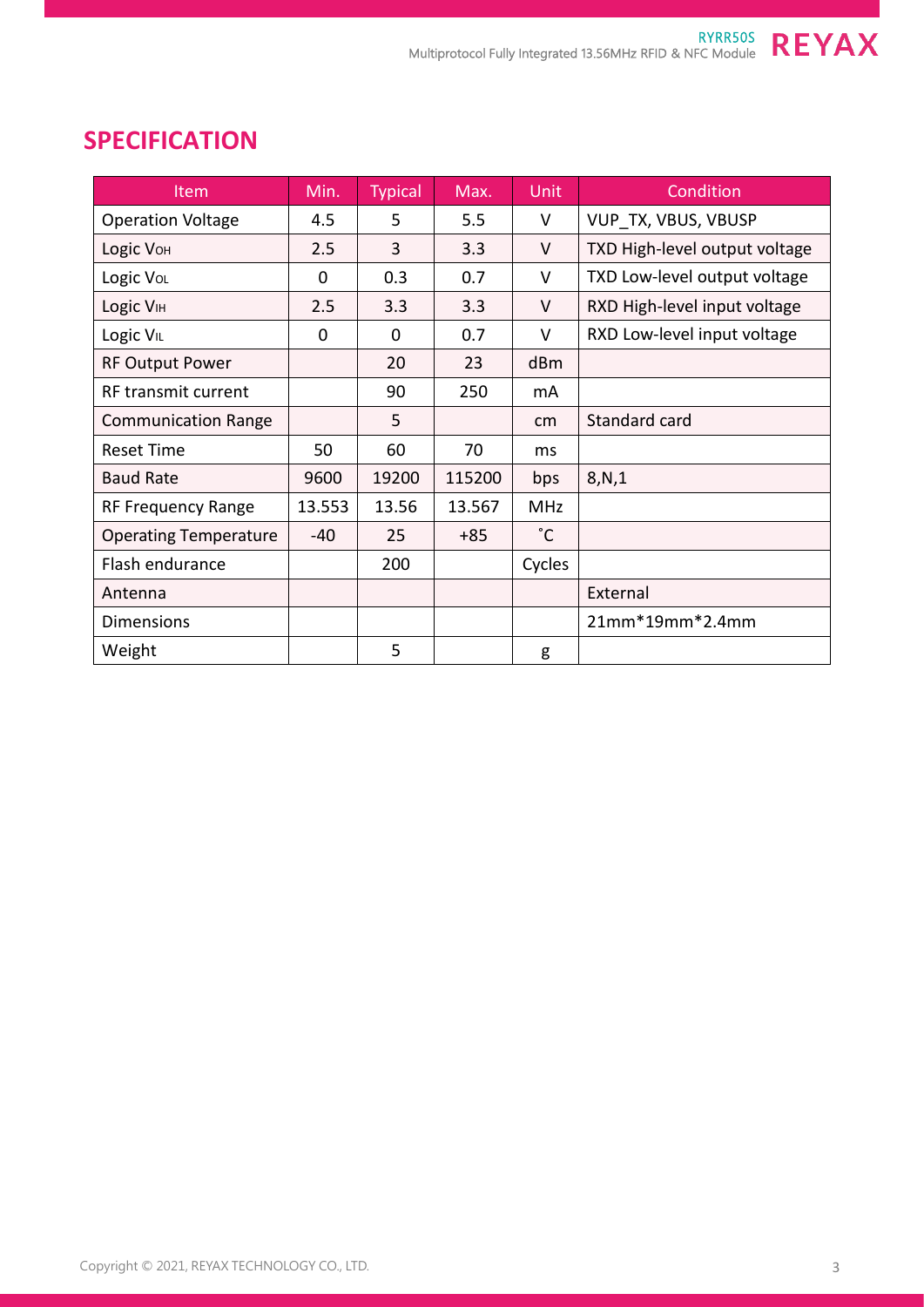#### **PIN DESCRIPTION**



| Pin            | <b>Name</b>       | I/O                      | Condition                         |  |  |
|----------------|-------------------|--------------------------|-----------------------------------|--|--|
| $\mathbf{1}$   | <b>IRQ</b>        | $\overline{\phantom{a}}$ | Leave Unconnected.                |  |  |
| $\overline{2}$ | <b>SWDCLK</b>     | $\mathsf{l}$             | SW serial debug line clock        |  |  |
| 3              | <b>SWDIO</b>      | I/O                      | SW serial debug line input/output |  |  |
| 4              | GPIO4             | I/O                      | Reserved, Leave Unconnected.      |  |  |
| 5              | GPIO5             | I/O                      | Reserved, Leave Unconnected.      |  |  |
| 6              | GPIO6             | I/O                      | Reserved, Leave Unconnected.      |  |  |
| $\overline{7}$ | GPIO7             | I/O                      | Reserved, Leave Unconnected.      |  |  |
| 8              | GPIO <sub>8</sub> | I/O                      | Reserved, Leave Unconnected.      |  |  |
| 9              | GPIO9             | I/O                      | Reserved, Leave Unconnected.      |  |  |
| 10             | GPIO10            | I/O                      | Reserved, Leave Unconnected.      |  |  |
| 11             | <b>GPIO11</b>     | I/O                      | Reserved, Leave Unconnected.      |  |  |
| 12             | GPIO12            | I/O                      | Reserved, Leave Unconnected.      |  |  |
| 13             | <b>GND</b>        | $\overline{\phantom{a}}$ | Ground                            |  |  |
| 14             | <b>RXN</b>        | $\mathsf{I}$             | Receiver input                    |  |  |
| 15             | <b>RXP</b>        | I                        | Receiver input                    |  |  |
| 16             | TX <sub>2</sub>   | O                        | Antenna driver output             |  |  |

Copyright © 2021, REYAX TECHNOLOGY CO., LTD.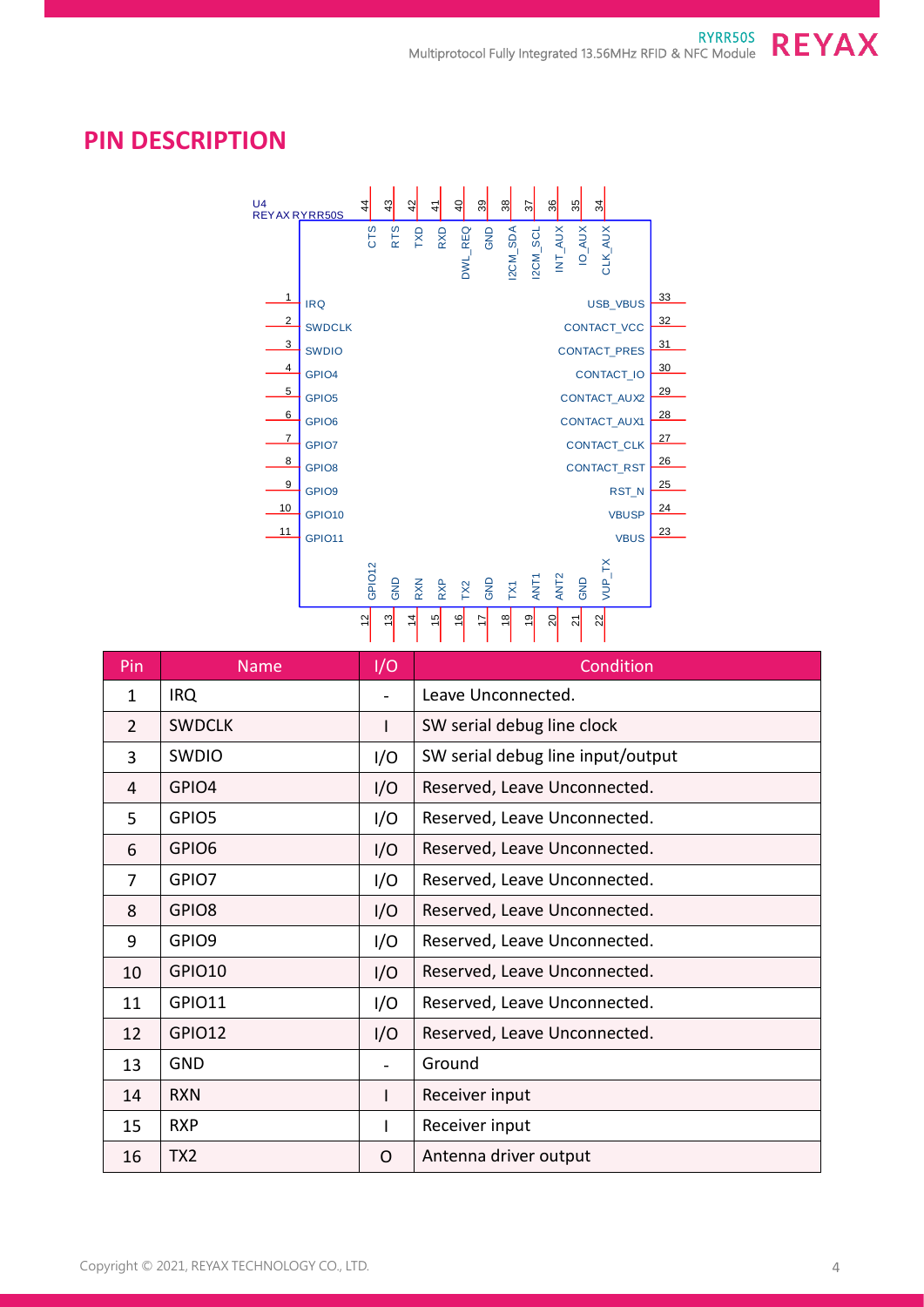| 17 | <b>GND</b>       | $\overline{\phantom{a}}$     | Ground                                         |  |  |
|----|------------------|------------------------------|------------------------------------------------|--|--|
| 18 | TX1              | $\mathsf{O}$                 | Antenna driver output                          |  |  |
| 19 | ANT1             | I/O                          | Antenna connection for load modulation in card |  |  |
|    |                  |                              | emulation and P2P passive target modes         |  |  |
| 20 | ANT <sub>2</sub> | I/O                          | antenna connection for load modulation in card |  |  |
|    |                  |                              | emulation and P2P passive target modes         |  |  |
| 21 | <b>GND</b>       | $\overline{\phantom{a}}$     | Ground                                         |  |  |
| 22 | <b>VUP TX</b>    | I                            | Supply of the contactless TX_LDO               |  |  |
| 23 | <b>VBUS</b>      | I                            | Main supply voltage input of microcontroller   |  |  |
| 24 | <b>VBUSP</b>     | I                            | Main supply for the contact interface          |  |  |
| 25 | RST_N            | I                            | Low reset pin.                                 |  |  |
| 26 | CONTACT_RST      | $\qquad \qquad -$            | Reserved, Leave Unconnected.                   |  |  |
| 27 | CONTACT CLK      | $\overline{\phantom{0}}$     | Reserved, Leave Unconnected.                   |  |  |
| 28 | CONTACT AUX1     | $\overline{\phantom{0}}$     | Reserved, Leave Unconnected.                   |  |  |
| 29 | CONTACT AUX2     | $\qquad \qquad \blacksquare$ | Reserved, Leave Unconnected.                   |  |  |
| 30 | CONTACT IO       | $\overline{\phantom{0}}$     | Reserved, Leave Unconnected.                   |  |  |
| 31 | CONTACT_PRES     | $\overline{\phantom{0}}$     | Reserved, Leave Unconnected.                   |  |  |
| 32 | CONTACT_VCC      | $\overline{a}$               | Reserved, Leave Unconnected.                   |  |  |
| 33 | USB_VBUS         | $\qquad \qquad \blacksquare$ | Reserved, Leave Unconnected.                   |  |  |
| 34 | CLK AUX          | $\qquad \qquad \blacksquare$ | Reserved, Leave Unconnected.                   |  |  |
| 35 | IO AUX           | $\overline{\phantom{0}}$     | Reserved, Leave Unconnected.                   |  |  |
| 36 | INT_AUX          | $\qquad \qquad \blacksquare$ | Reserved, Leave Unconnected.                   |  |  |
| 37 | <b>I2CM SCL</b>  | $\qquad \qquad -$            | Reserved, Leave Unconnected.                   |  |  |
| 38 | I2CM SDA         | $\overline{a}$               | Reserved, Leave Unconnected.                   |  |  |
| 39 | <b>GND</b>       | $\qquad \qquad -$            | Ground                                         |  |  |
| 40 | DWL REQ          | I                            | Leave Unconnected.                             |  |  |
| 41 | <b>RXD</b>       | I                            | <b>UART Data Input</b>                         |  |  |
| 42 | <b>TXD</b>       | $\mathsf{O}$                 | <b>UART Data Output</b>                        |  |  |
| 43 | ATX C            | $\overline{a}$               | Reserved, Leave Unconnected.                   |  |  |
| 44 | ATX D            | $\qquad \qquad -$            | Reserved, Leave Unconnected.                   |  |  |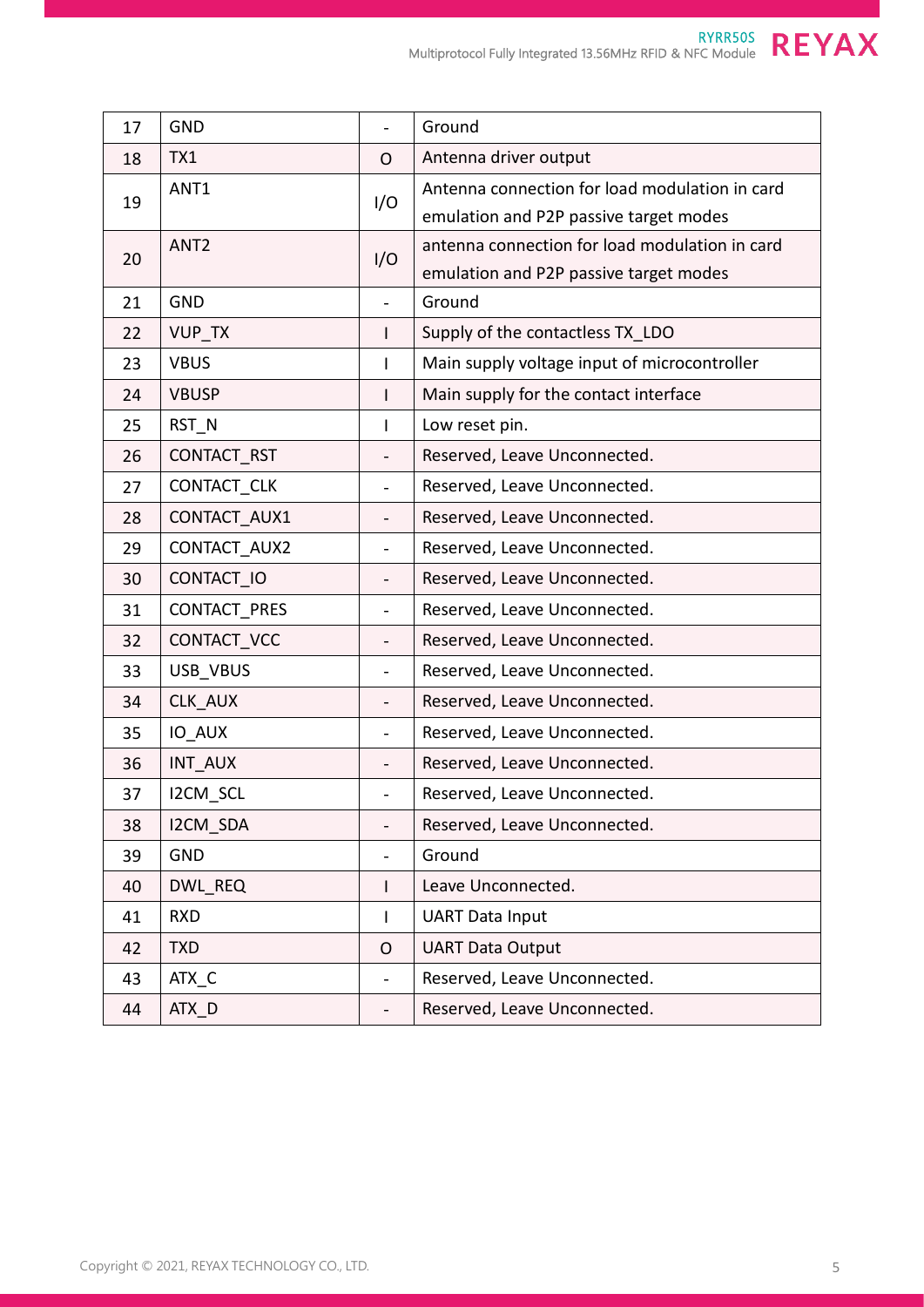# **EVB APPLICATION SCHEMATIC**

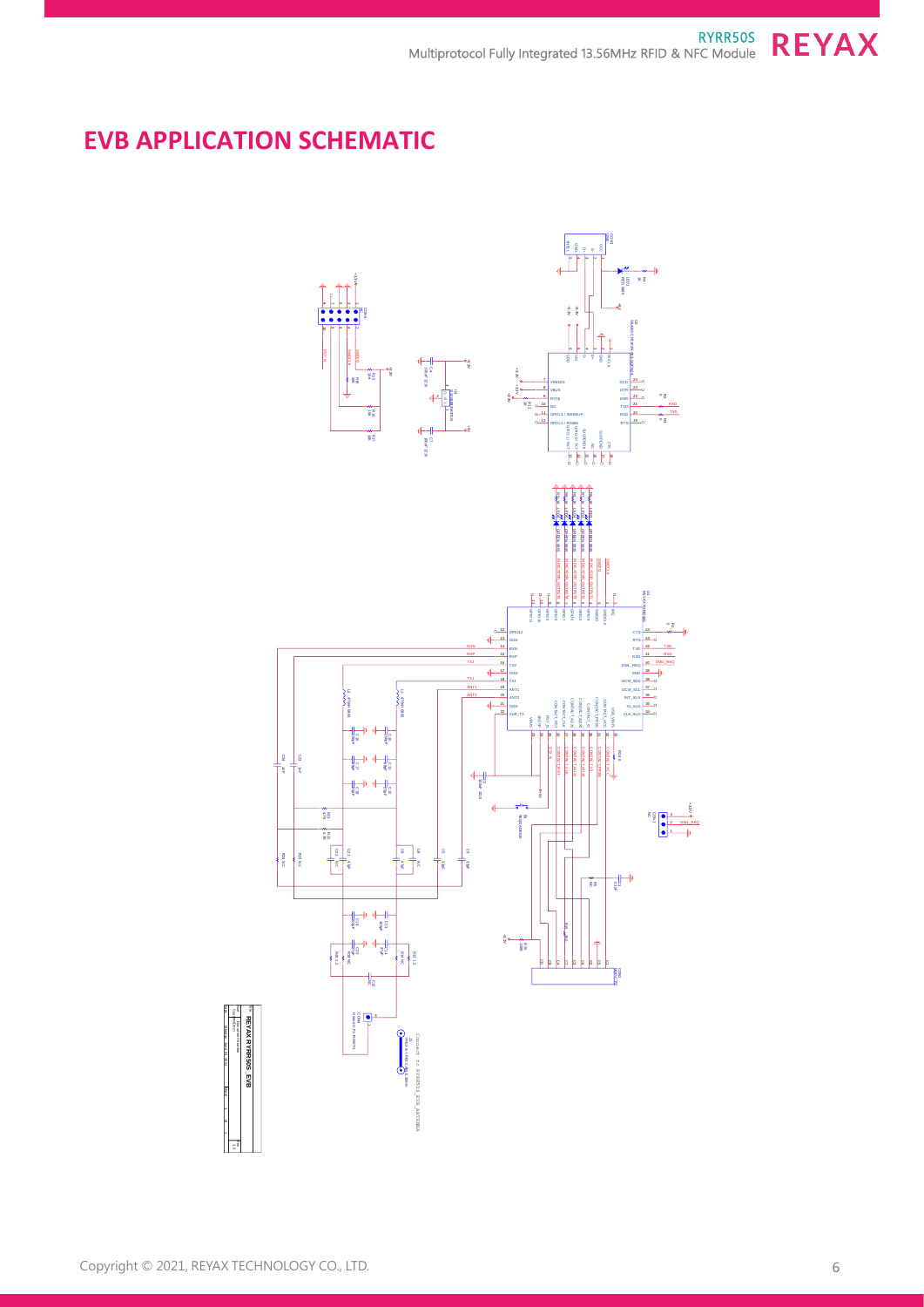# **EVB ANTENNA APPLICATION SCHEMATIC**



| Title | RYRR50S ANT                    |       |  |            |
|-------|--------------------------------|-------|--|------------|
| Size  | Document Number<br>Custom Doc> |       |  | Rev<br>1.0 |
| Date: | Sunday, June 20, 2021          | Sheet |  |            |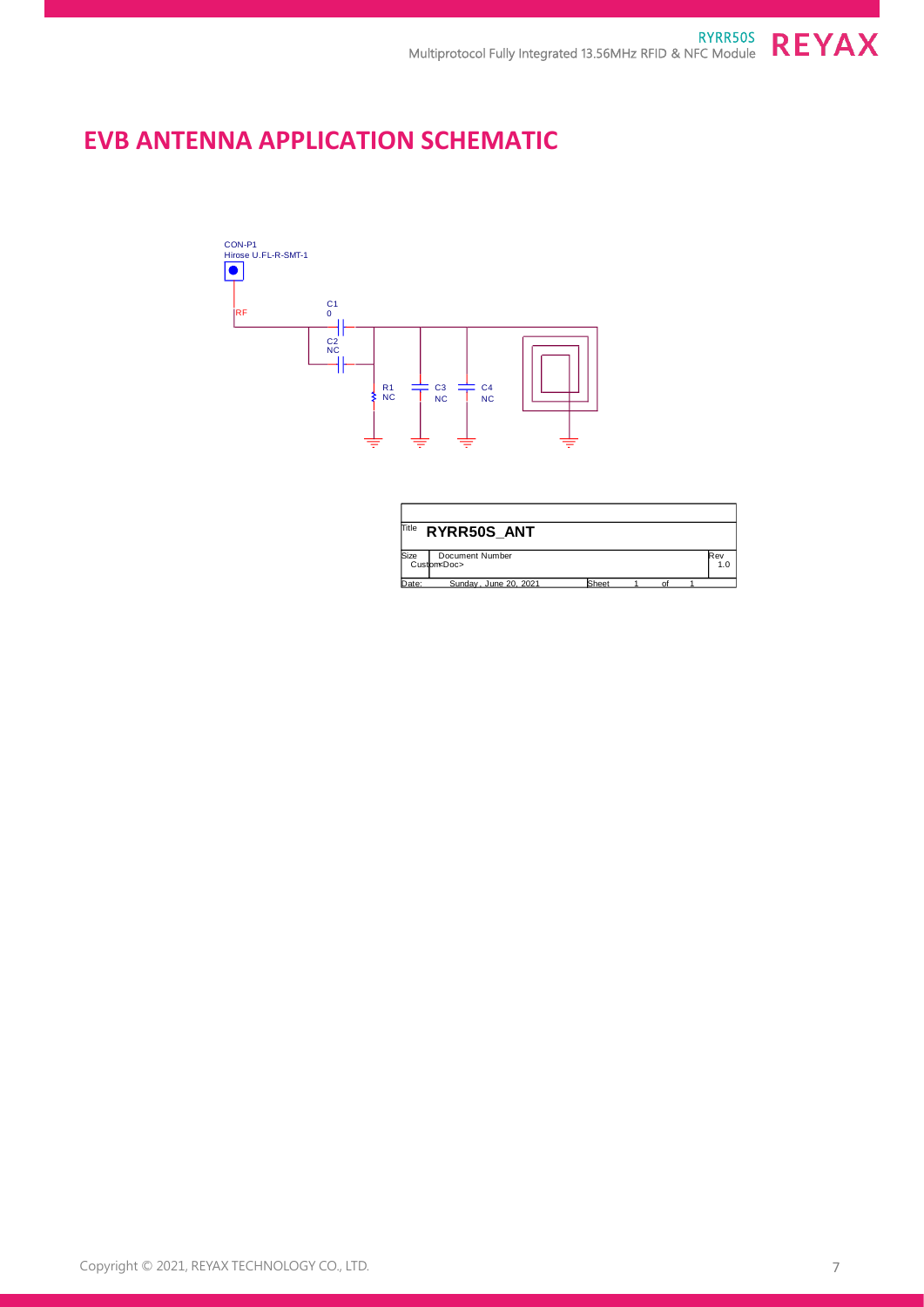### **REFLOW SOLDERING**

Consider the "IPC-7530 Guidelines for temperature profiling for mass soldering (reflow and wave) processes, published 2001.

#### **Preheat phase**

Initial heating of component leads and balls. Residual humidity will be dried out. Please note that this preheat phase will not replace prior baking procedures.

- Temperature rise rate: max. 3 °C/s. If the temperature rise is too rapid in the preheat phase it may cause excessive slumping.
- Time: 60 120 s. If the preheat is insufficient, rather large solder balls tend to be generated. Conversely, if performed excessively, fine balls and large balls will be generated in clusters.
- End Temperature: 150 200 °C. If the temperature is too low, non-melting tends to be caused in areas containing large heat capacity.

#### **Heating/ Reflow phase**

The temperature rises above the liquidus temperature of 217°C. Avoid a sudden rise in temperature as the slump of the paste could become worse.

- Limit time above 217 °C liquidus temperature: 40 60 s
- Peak reflow temperature: 245 °C

#### **Cooling phase**

A controlled cooling avoids negative metallurgical effects (solder becomes more brittle) of the solder and possible mechanical tensions in the products. Controlled cooling helps to achieve bright solder fillets with a good shape and low contact angle.

• Temperature fall rate: max 4 °C/s. To avoid falling off, the REYAX RYRR20I module should be placed on the topside of the motherboard during soldering.



**Recommended soldering profile**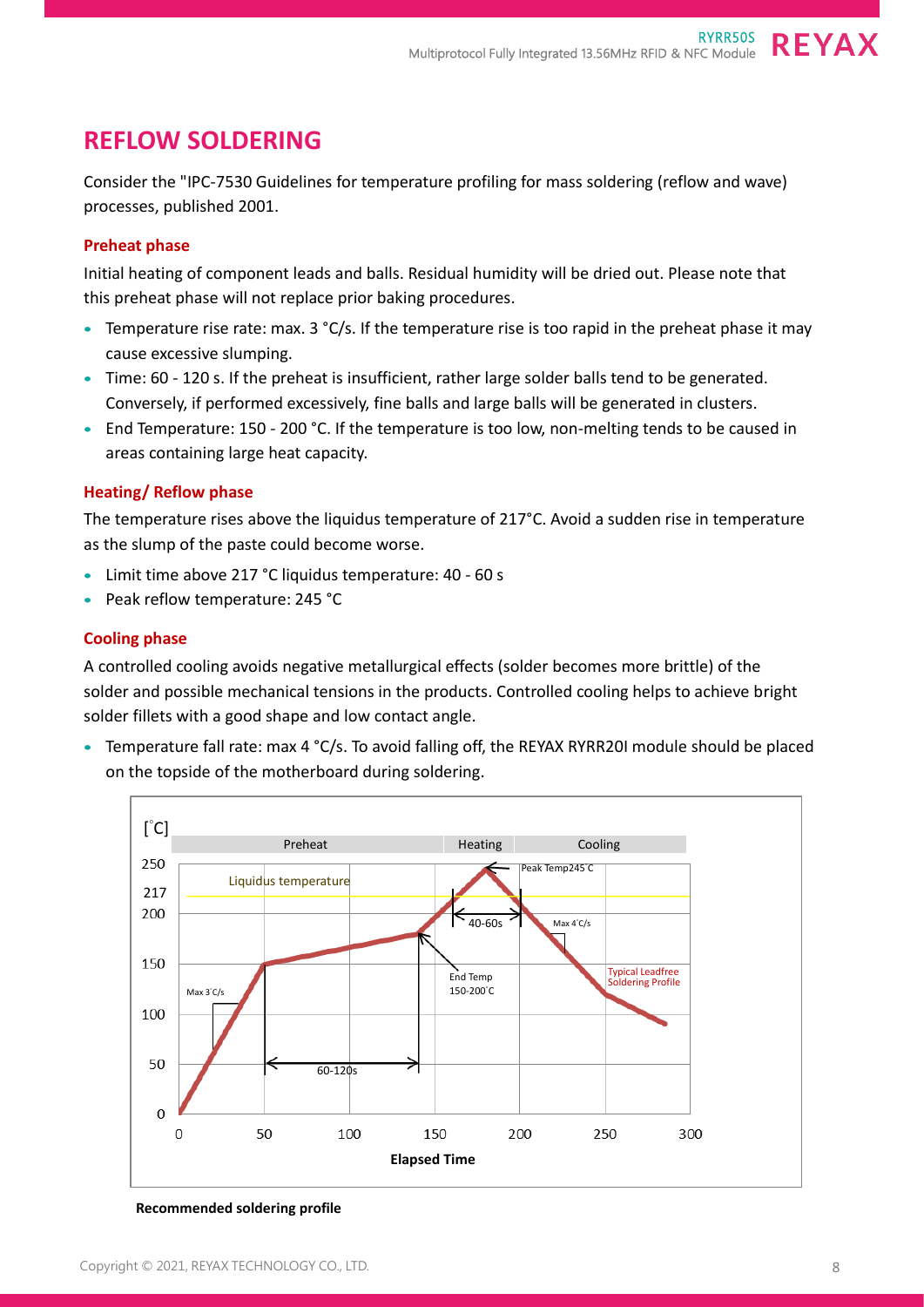## **DIMENSIONS**



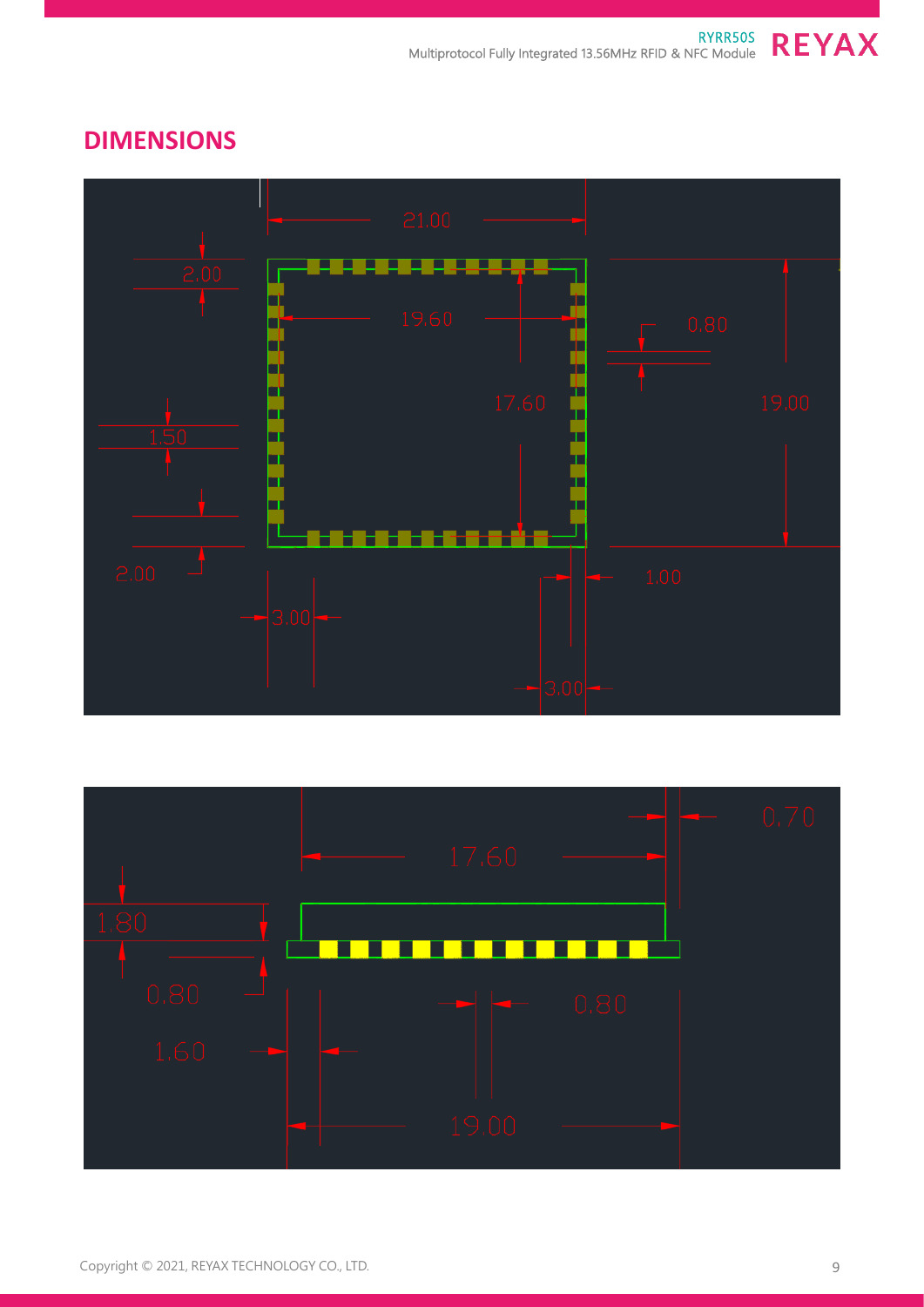



unit : mm